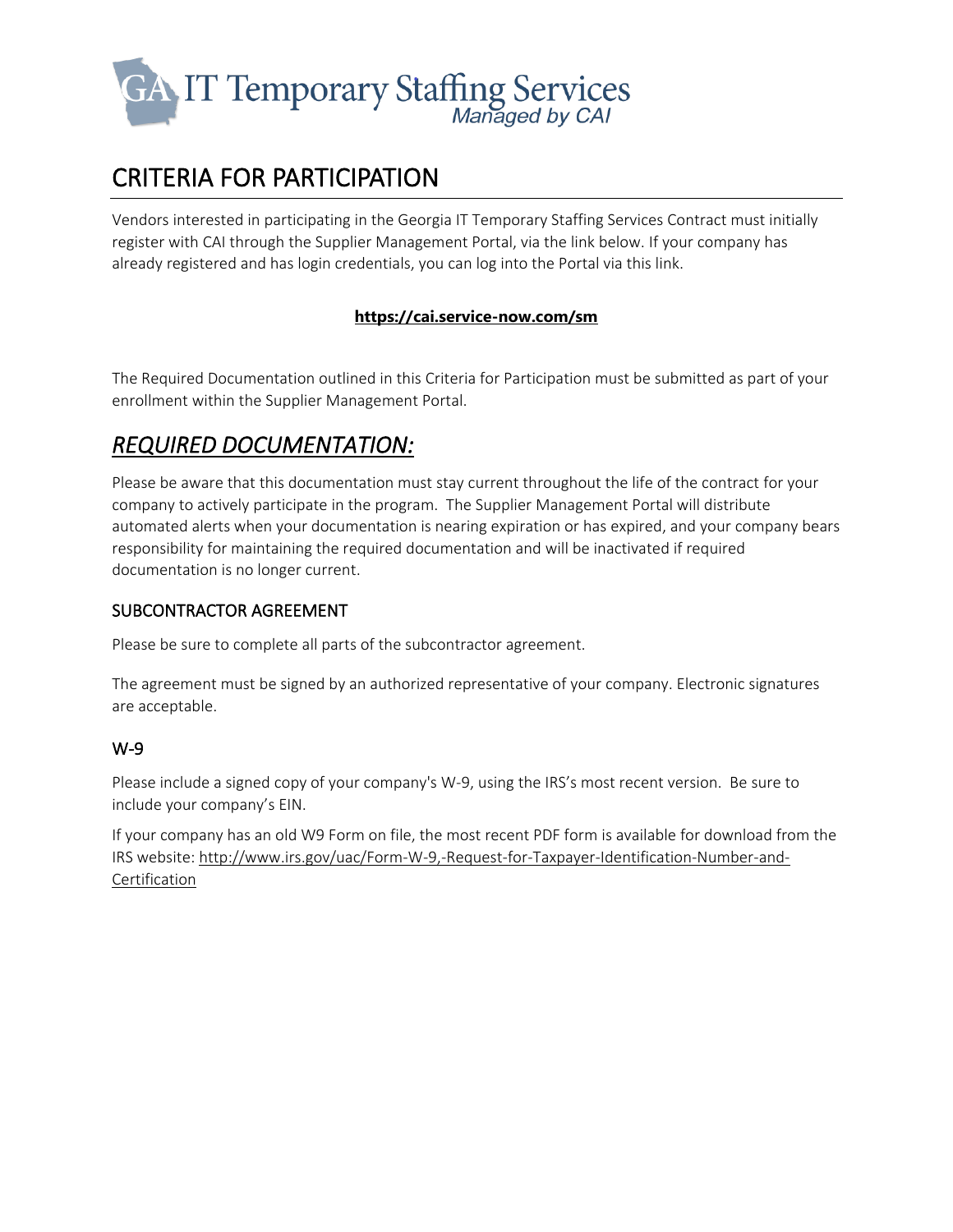

#### CERTIFICATE OF INSURANCE

Subcontractor shall purchase and maintain insurance for protection from claims under the Worker's Compensation Act and other statutory employee benefit provisions, which are applicable in the State of Georgia. A self-insurer must submit a certificate from the Georgia Board of Workers Compensation stating that the Supplier qualifies to pay its own worker's compensation claims.

Subcontractor shall obtain and keep in force throughout the term of this Agreement the following insurance levels;

| <b>TYPE OF INSURANCE</b>                                                                                                 | <b>LIMIT</b>                                                                                                 | <b>AMOUNT</b>                                            |
|--------------------------------------------------------------------------------------------------------------------------|--------------------------------------------------------------------------------------------------------------|----------------------------------------------------------|
| <b>General Liability (including contractual</b><br>liability) written on an occurrence basis                             | General Aggregate Limit<br>Products/Completed Operations<br>Personal & Advertising Injury<br>Each Occurrence | \$2 Million<br>\$2 Million<br>\$1 Million<br>\$1 Million |
| Excess Liability, umbrella form                                                                                          | General Aggregate                                                                                            | \$2 Million                                              |
| Automobile Liability (required if resource<br>will be operating a State-owned vehicle,<br>will be noted on requirement.) | Combined Single Limit                                                                                        | \$1 Million                                              |
| <b>Workers Compensation and Employer</b><br>Liability                                                                    | Per Accident<br>Per Employee for Disease<br>Aggregate Disease                                                | \$100,000<br>\$100,000<br>\$500,000                      |
| <b>Fidelity Coverage</b>                                                                                                 | General Aggregate                                                                                            | \$1 Million                                              |
| <b>Professional Liability</b>                                                                                            | General Aggregate                                                                                            | \$2 Million - Small Business<br>\$5 Million - All Others |

Please note: Subcontractor shall submit a Certificate of Insurance to Contractor evidencing the required insurance coverage and stating that thirty (30) days prior written notice must be given to Contractor before cancellation of the policy. Insurers must be authorized to do business within the State of Georgia and have an A.M. Best Company rating of A-. CAI and the "State of Georgia, it's officers, employees and agents" must be named as additional insureds under the commercial general and automobile liability policies. The certificate of insurance in the description of operations box should reference the policy provisions regarding additional insureds in the supplier's coverage. CAI's address is as follows:

1390 Ridgeview Drive Allentown, PA 18104